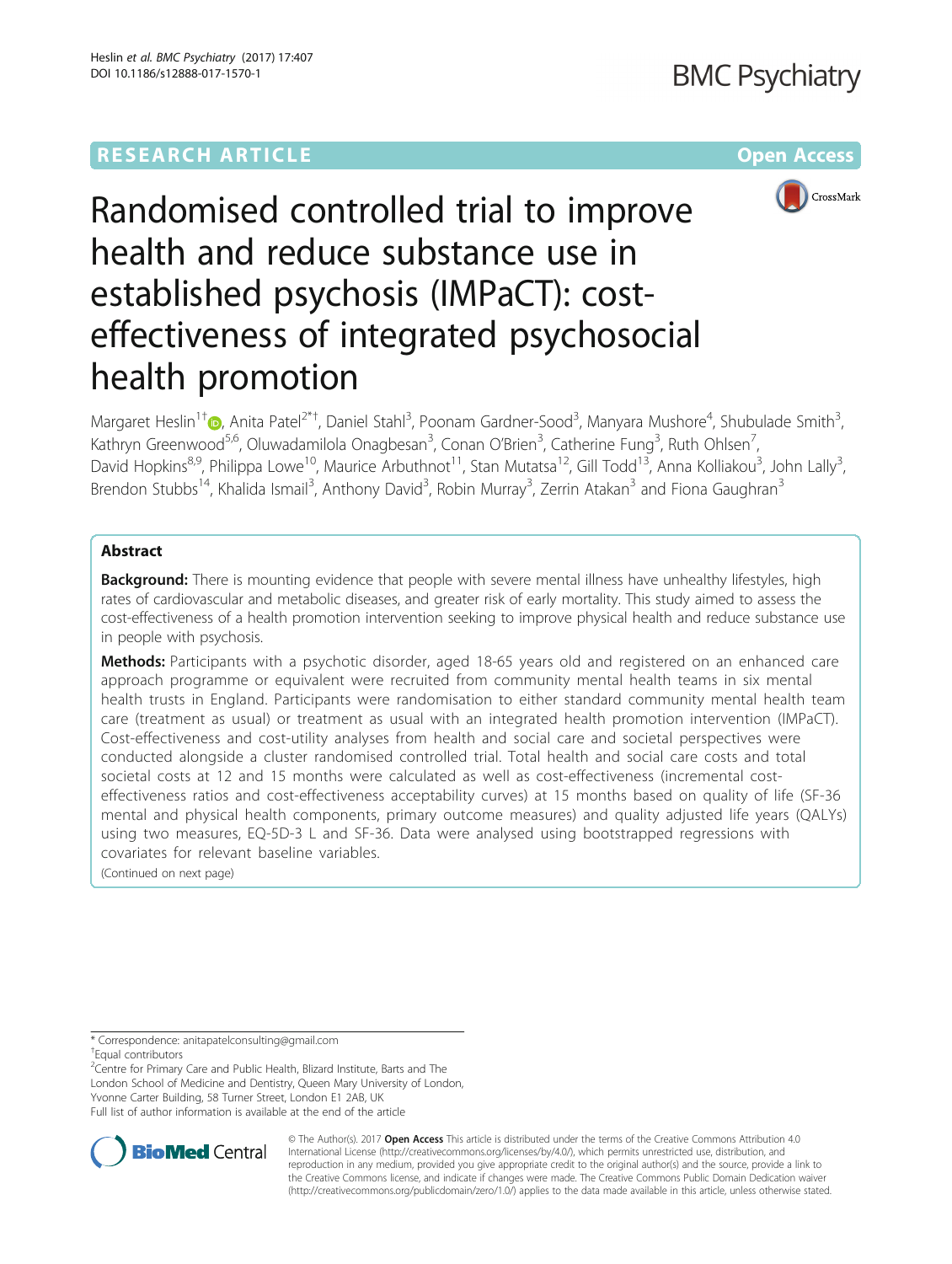#### (Continued from previous page)

Results: At 12-15 months 301 participants had full data needed to be included in the economic evaluation. There were no differences in adjusted health and social care costs (£95, 95% CI -£1410 to £1599) or societal costs (£675, 95% CI -£1039 to £2388) between the intervention and control arms. Similarly, there were no differences between the groups in the SF-36 mental component (−0.80, 95% CI -3.66 to 2.06), SF-36 physical component (−0.68, 95% CI -3.01 to 1.65), QALYs estimated from the SF-36 (−0.00, −0.01 to 0.00) or QALYs estimated from the EQ-5D-3 L (0.00, 95% CI -0.01 to 0.02).

Cost-effectiveness acceptability curves for all four outcomes and from both cost perspectives indicate that the probability of the health promotion intervention being cost-effective does not exceed 0.4 for willingness to pay thresholds ranging from £0-£50,000.

**Conclusions:** Alongside no evidence of additional quality of life/clinical benefit, there is also no evidence of cost-effectiveness.

Trial registration: [ISRCTN58667926](http://www.isrctn.com/ISRCTN58667926). Date retrospectively registered: 23/04/2010. Recruitment start date: 01/03/2010.

Keywords: Health promotion, Psychosis, Quality of life, Economic, Cost

## Background

There is mounting evidence that people with severe mental illness have unhealthy lifestyles [[1](#page-11-0)–[4](#page-11-0)], high rates of cardiovascular and metabolic diseases [\[5](#page-11-0)], and greater risk of early mortality [\[6](#page-11-0), [7](#page-11-0)]. These major health implications inevitably carry substantial economic consequences, both within and outside of the health system [[8\]](#page-11-0). There is an urgent need to address modifiable lifestyle factors to reduce cardiovascular and other diseases associated with morbidity and mortality [\[2](#page-11-0), [4](#page-11-0), [9, 10](#page-11-0)]. There is a particularly urgent need locally, with the levels of cardiometabolic abnormalities in South London [[11\]](#page-11-0) among the highest reported in the world [[5\]](#page-11-0). One promising way to achieve this is through increasing staff awareness of their role in achieving this [[12](#page-11-0)].

We developed a new health promotion intervention (HPI) designed to be integrated into routine clinical care and implemented by the patient's usual care coordinator – the main clinical contact (from one of a number of professional backgrounds) for patients with psychosis receiving secondary mental health services in the UK. We present here the findings from an economic evaluation of this intervention within a cluster randomised controlled trial. To our knowledge there are no other economic evaluations of integrated health promotion interventions for people with psychosis. Economic evaluations of specific, separate interventions [[13, 14](#page-11-0)] suggest greater costs associated with achieving outcome improvements, rather than any clear economic advantages. Thus there remains a need for cost-effective approaches to addressing this issue.

## Methods

## Design and intervention

Full details of the pragmatic multi-centre phase III twoarm cluster RCT trial and findings from its effectiveness study have been described elsewhere [\[15](#page-12-0)–[17](#page-12-0)]. Briefly, community care coordinators with a minimum of four patients on their caseload in participating community mental health teams (CMHTs) were approached in a random sequence and invited to participate. After gaining their informed consent to participate, we approached patients on their caseload meeting the inclusion criteria (18-65 years old with a diagnosis of psychotic disorder (ICD-10 F20-29, F31.2, F32.3, F33.3) under the care of a Community Mental Health Team (CMHT) registered on an enhanced level of the Care Approach Programme (CPA) or equivalent). Exclusion criteria are described elsewhere [[15](#page-12-0)] and we did not recruit from first episode services.

After completing baseline assessments on all consenting patients in a care co-ordinator's caseload, care coordinators were randomised, stratified by borough, using randomisation blocks of random sizes to deliver either treatment as usual (TAU) with an integrated 9 month intensive HPI (IMPaCT therapy) or treatment as usual alone. All care coordinators were provided a one-off information session on mental and physical health issues. All outcome assessments were undertaken by researchers blind to treatment allocation. It was hypothesised that the intervention arm would have better quality of life and health outcomes at 12 month follow-up, and that this would be sustained 3 months after completion of the formal intervention, at 15-months follow up.

The economic evaluation was integrated into the trial and was based on primary data collection within the trial. It focused on costs at 15 months (for the previous 3 months) from two perspectives: health and social care; and societal.

Ethical approval was obtained from the joint South London and Maudsley and the Institute of Psychiatry NHS Ethics Committed (REC Ref no 09/HO80/41).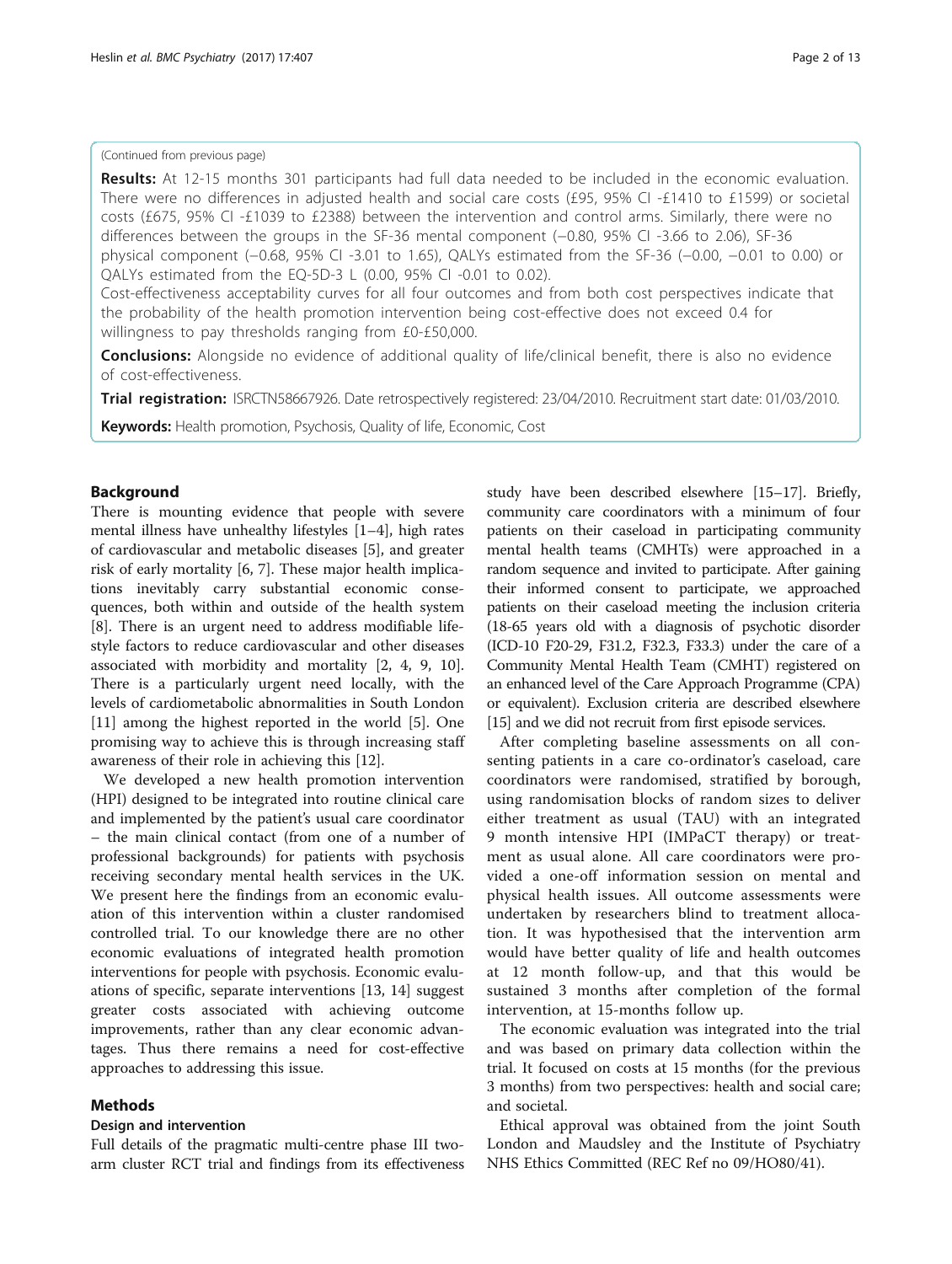### Data collection

An adapted version of the Client Service Receipt Inventory (CSRI) [[18](#page-12-0)] was used to measure individual-level resource use. It covered the use of (all-cause) secondary and community-based health and social care services, prescription medication, time off work, and key social security benefits received by participants and carers. It was administered as a retrospective self-report questionnaire-based interview conducted by assessors blind to treatment allocation. It covered the previous 6 month period at baseline and 12 month follow-up, and the previous 3-month period at 15 month follow-up. Data related to delivery of the intervention were recorded by care coordinators using specifically designed proformas.

## Unit costs

Unit costs (see online supplementary material) were applied to individual-level resource use data to calculate total costs. Briefly, unit costs for most hospital and primary care services were obtained from the NHS Reference Costs [[19](#page-12-0)] (inflated to 2011-12 prices using the Hospital and Community Health Services Pay and Prices Index or Retail price index as appropriate [[20\]](#page-12-0)) and the Unit Costs of Health and Social Care [\[20](#page-12-0)]. Medication unit costs, taken from the British National Formulary [[21](#page-12-0)] were converted into cost per milligram (mg) based on the most cost-efficient pack size, choosing maintenance doses over initial treatment doses and generic formulations over branded ones to obtain conservative estimates. Lost productivity costs were estimated by applying national average wage rates to lost work days (human capital approach) and were capped at 5 days per week.

The cost of the intervention is described in full elsewhere [[17\]](#page-12-0). Briefly, the intervention consisted of four components and we estimated costs for each of these: production of manuals (excluding the development work); training care coordinators; ongoing supervision of care coordinators; and implementation of the intervention by care coordinators to trial participants. The mean cost of the IMPaCT intervention was £226.40. The comparable cost for patients in the TAU arm was £3.52 in relation to the one-off information session provided to all care coordinators.

All costs are reported in pounds sterling  $(E)$  at 2011-12 prices. Costs related to the intervention were not discounted since they were incurred within the first year. However, all other costs (and outcomes) related to the 12- 15 month assessment period were discounted using a rate of 3.5% [\[22\]](#page-12-0).

### Outcomes

All outcome measures were administered as intervieweradministered self-report questionnaires at baseline, 12 and 15 month follow-ups. Cost-effectiveness analyses were based on the joint primary outcome measures, the SF-36 mental component score and SF-36 physical component score [[23](#page-12-0)]. Cost-utility analyses were based on QALYs derived from the SF-36 (US version 1) via the SF-6D and the EQ-5D-3 L [\[24\]](#page-12-0). Appropriate utility weights were attached to health states for each measure at baseline, 12 and 15 months [\[25, 26](#page-12-0)]. QALY gains between 12 months and 15 months were then calculated using the total area under the curve approach with linear interpolation between assessment points [[27\]](#page-12-0).

#### Analyses

Data were analysed using Stata (version 11) [\[28](#page-12-0)]. Participants were analysed according to the group to which they were randomised regardless of intervention compliance. No normalisation was used, and outliers were not adjusted or removed.

Costs and outcomes were compared at baseline, 12 and 15 months and are presented as mean values by arm with standard deviations. Mean differences and 95% confidence intervals (CIs) were obtained by nonparametric bootstrap regressions (ordinary least squares (OLS), 1000 repetitions) to account for the non-normal distribution commonly found in economic data, with adjustment for clustering at the care coordinator level. To provide more relevant treatment-effect estimates [[29](#page-12-0)] (OLS) regressions to calculate mean differences in costs at 12 and 15 months included covariates for the baseline value for the same cost category, baseline SF-36 mental component score, baseline SF-36 physical component score, baseline SF-36 utility and baseline EQ-5D-3 L utility, plus baseline demographic variables expected to be associated with costs (gender, ethnicity, borough). Similarly, comparisons of outcome data included covariates for baseline: SF-36 mental component score, SF-36 physical component score, SF-36 utility and EQ-5D-3 L utility, plus baseline demographic variables expected to be associated with outcome (gender, age, ethnicity, place of birth and borough).

Individual item non-response for the CSRI was minimal given the interview approach taken. Where it occurred, an item cost was imputed using the mean cost for the same item for other users in the same trial arm and at the same assessment point. Where this was not possible, the overall cost component was imputed using the mean cost for the same cost component in the same trial arm at the same assessment point. For medication data, a series of assumptions and imputations were necessary depending on the nature of the missing information, as follows, making use of available data components where possible. If medication name was missing, we applied an average prescription cost (from Department of Health prescription cost analysis (PCA)), accounting for the reported number of days on that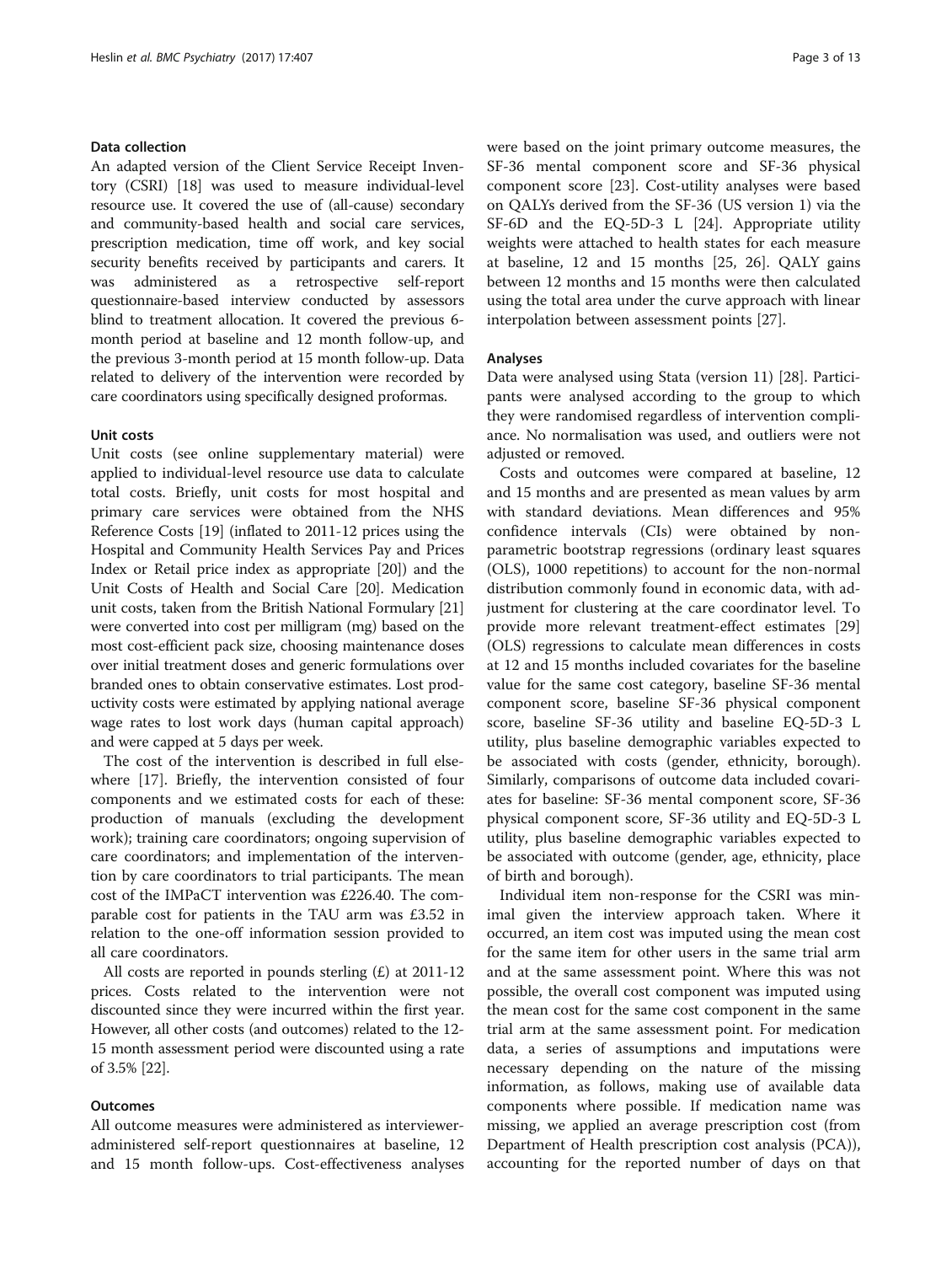medication, and assuming the prescription lasted for 1 month. If number of days on medication was missing, a PCA average item cost for that medication was used, with the assumption that the patient was prescribed that medication just once in that period. If dose was missing, a PCA average item cost was used, assuming each prescription lasted 1 month but accounting for number of days on the medication. If the dose unit was missing, a PCA average item cost was used assuming each prescription lasted 1 month, with an account of the number of days on medication. If dose frequency was missing, a PCA average item cost was used, assuming each prescription lasted 1 month, again accounting for number of days. Finally, if it was unknown whether the medication was administered as a depot, a PCA average item cost was used assuming each prescription lasted 1 month, accounting for the number of days on medication.

The base case analysis was undertaken using cases with available relevant cost and/or outcome data (i.e. excluding those lost to follow-up for the CSRI, EQ-5D-3 L or SF-36 assessments as relevant).

The economic evaluation takes a decision-making approach which ignores statistical significance (of both the clinical and economic outcomes) and instead focusses on the probability of one intervention being cost-effective compared to another in light of the available data. This is the approach recommended over traditional reliance on decision rules regarding statistical significance [\[30, 31\]](#page-12-0). Cost-effectiveness and cost-utility analyses were conducted at 15 months to focus on the more pertinent question of whether any effect lasted beyond the end of the intervention, but 12 month cost and outcome data are also reported for information. The economic evaluation examined 8 possible cost-outcome combinations (accounting for the two cost perspectives and four outcomes). Incremental cost-effectiveness ratios (ICERs) were calculated for any combination showing both higher costs and better outcomes in either the intervention group or control group (it is unnecessary to calculate ICERs for any combinations where one group shows both lower costs and better outcomes as it is then considered to 'dominate' the other group).

Uncertainty around cost-effectiveness/cost-utility was explored using cost-effectiveness planes and costeffectiveness acceptability curves (CEACs) based on the net-benefit approach [\[32\]](#page-12-0). These curves are an alternative to confidence intervals around ICERs and show the probability that one intervention is cost-effective compared to the other, for a range of values that a decision maker would be willing to pay for an additional unit of an outcome. Net benefits for each participant were calculated using the following formula, where  $\lambda$  is the willingness to pay for one additional unit of outcome: Net benefit =  $(\lambda x$  outcome) - cost.

A series of net benefits were calculated for each individual for a  $\lambda$  range that would include any policy-making perspectives relevant at the time of analysis. After calculating net benefits for each participant for each value of  $\lambda$ , coefficients of differences in net benefits between the trial arms were obtained through a series of bootstrapped linear regressions (1000 repetitions) of group upon net benefit which included the same covariates used for the comparisons of mean costs and outcomes (i.e. baseline value of: the same cost category, SF-36 mental component score; SF-36 physical component score; EQ-5D-3 L utility score; SF-36 utility score; gender; age; ethnicity; place of birth; borough) and an adjustment for clustering by care coordinator. The resulting coefficients were then examined to calculate for each value of  $\lambda$  the proportion of times that the intervention group had a greater net benefit than the control group. These proportions were then plotted to generate CEACs for all eight cost-outcome combinations.

Although the intervention was conducted for 9 months, cost-effective analyses were conducted on the 12-15 month data. This was done for two reasons. Firstly, to allow a broad enough time window to conduct outcome assessments, which was necessary due to the data collection approach needed here. Secondly, a 9 month assessment could misrepresent cost-effectiveness of the intervention if any outcome improvements or cost savings were subsequently not sustained even for 3 months.

#### Sensitivity analyses

We conducted four sensitivity analyses to check the robustness of the base case analyses defined above. First, we explored the potential impact of excluding those lost to follow-up. We examined key socio-demographic and clinical characteristics for those included and excluded from the analyses and conducted an intention to treat (ITT) analysis which included those lost to follow-up by imputing missing total costs and outcomes using imputation in STATA [[28\]](#page-12-0). Imputations of costs and outcomes were based on variables which were expected to be associated with costs and outcomes. For cost imputations, these variables were baseline and 12 month values for the: equivalent cost category; SF-36 mental component score; SF-36 physical component score; EQ-5D-3 L utility score; SF-36 utility score; plus gender, ethnicity, borough, age, place of birth and care coordinator. Imputation of outcomes was based on baseline and 12 month values of the: SF-36 mental component score; SF-36 physical component score; EQ-5D-3 L utility score; SF-36 utility score; plus gender, age, ethnicity, age, place of birth and borough, and care coordinator. Secondly, to explore the potential impact of having follow-up interviews conducted outside of the planned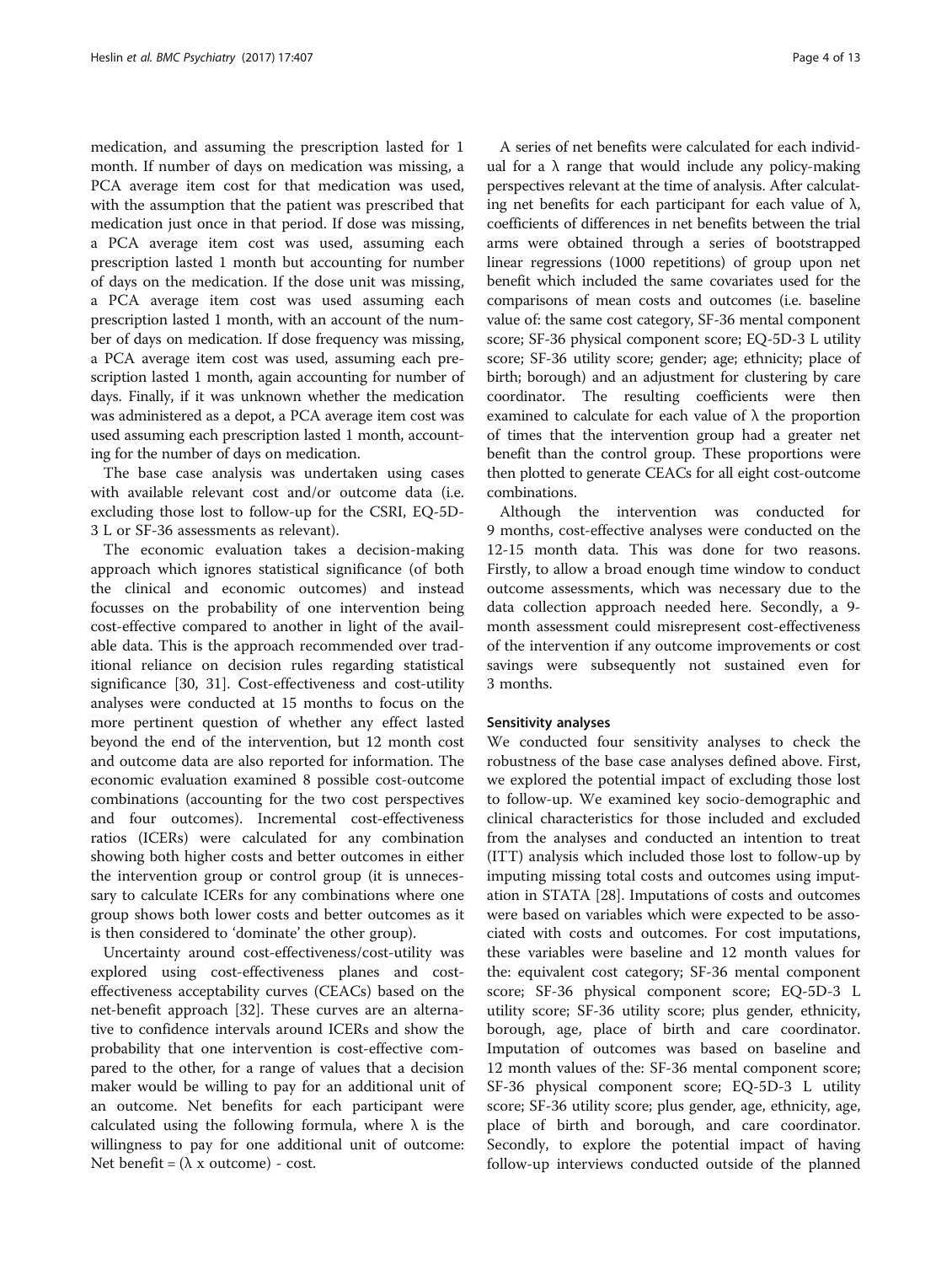assessment window (more than 30 days before or after the follow-up date), we conducted a 'correct time window' analysis including only those trial participants whose data were collected within the correct window. Thirdly, to explore the potential impact of insufficient implementation of the IMPaCT Therapy, we conducted a per protocol analysis which included only those intervention arm participants who received the pre-defined minimum of six intervention sessions of at least 30 min duration each. Finally, to explore the potential impact of care coordinator drop out, we conducted analyses which included only those participants whose care coordinator remained the same throughout the study.

For each of these sensitivity analyses, we examined whether conclusions concerning the mean difference in costs or outcomes between the two trial arms differed to those drawn from the base case analyses.

#### Patient and public involvement

Service users and carers, with lived experience were involved throughout the study, from applying to funding to managing the steering group, to co-authoring this paper. Focus groups were also run with service users to refine our approach. Additionally a delphi process with service users was used to develop the health promotion intervention.

#### Results

One hundred four care coordinators were recruited and randomized. Four hundred six patients from randomized care coordinators were eligible and consented for the trial. Fifty two care coordinators with 213 patients were randomized to the IMPaCT Therapy and 52 care coordinators with 193 patients were randomized to TAU.

Responses rates for the client service receipt inventory were 100% (n405), 79% (n319) and 74% (n301) at baseline, 12 months and 15 months respectively and similar between the intervention and control group. Corresponding response rates for the SF-36 were 99% (n402), 77% (n313) and 73% (n297), and for the EQ-5D-3 L were 100% (n404), 78% (n315) and 74% (n301). All participants had full data on intervention use. There were no notable differences in the baseline characteristics of the sub-samples included in the base case analyses of those with available data against the full sample.

### Resource use

Resource use patterns at 12 and 15 months are described in Tables [1](#page-5-0) and [2](#page-7-0). These were not compared statistically since the economic evaluation was focused on costs and cost-effectiveness/utility, and to avoid problems associated with multiple testing. The data suggest that both arms were broadly balanced in their use of core services both before and during the study. As would be expected for this group of patients, service use is very broad in both nature and sector, illustrating the complexity of their care provision.

## Costs and outcomes

We present total costs from the two cost perspectives and sub-totals for the components within these (generally by sector) (Table [3](#page-9-0)). There were no differences in these sub-totals by trial arm, except that the cost of the intervention was naturally higher in the intervention group given the additional inputs required compared with the control group (adjusted mean difference £311, 95% CI £267 to £355) and costs borne by charities were higher in the intervention group at 12 months (adjusted mean difference £80, 95% CI £9 to £151). Health and social care and lost productivity formed the largest components of total societal costs.

Comparisons of total costs from both health and social care and societal perspectives at 15 months suggested no difference between the trial arms although the 95% confidence intervals suggest a tendency for societal costs to be greater in the intervention arm (Table [3](#page-9-0)). All sensitivity analyses confirmed this conclusion.

There were no differences in outcome at any of the assessments (Table [4\)](#page-10-0). As with cost data, all sensitivity analyses confirmed this conclusion.

## Cost-effectiveness

From a health and social care perspective, the probability of the IMPaCT Therapy being cost-effective does not exceed 0.4 for any of the examined willingness to pay thresholds for QALY gains (based on either the SF-36 or EQ-5D-3 L) or for the physical and mental component scores gains (Fig. [1](#page-10-0)). Similarly, the probability of costeffectiveness from a societal perspective does not exceed 0.2 (Fig. [1](#page-10-0)).

## **Discussion**

We found no evidence of a clear difference in health and social care or societal costs between the two trial arms, in quality of life outcomes or cost-effectiveness as a result of delivering a comprehensive and integrated health promotion intervention to people with established psychosis. The corresponding outcome evaluation discusses the many possible explanations for lack of outcome effect and the same factors will likely have impacted on costs and cost-effectiveness since a significant factor was lack of successful implementation of the IMPaCT Therapy. Briefly, they include policy and practice steps towards greater parity between mental and physical health care which took place during the study may have improved the health of both groups, staff turn-over meant a sizable proportion of participants did not receive the intervention, and care co-ordinators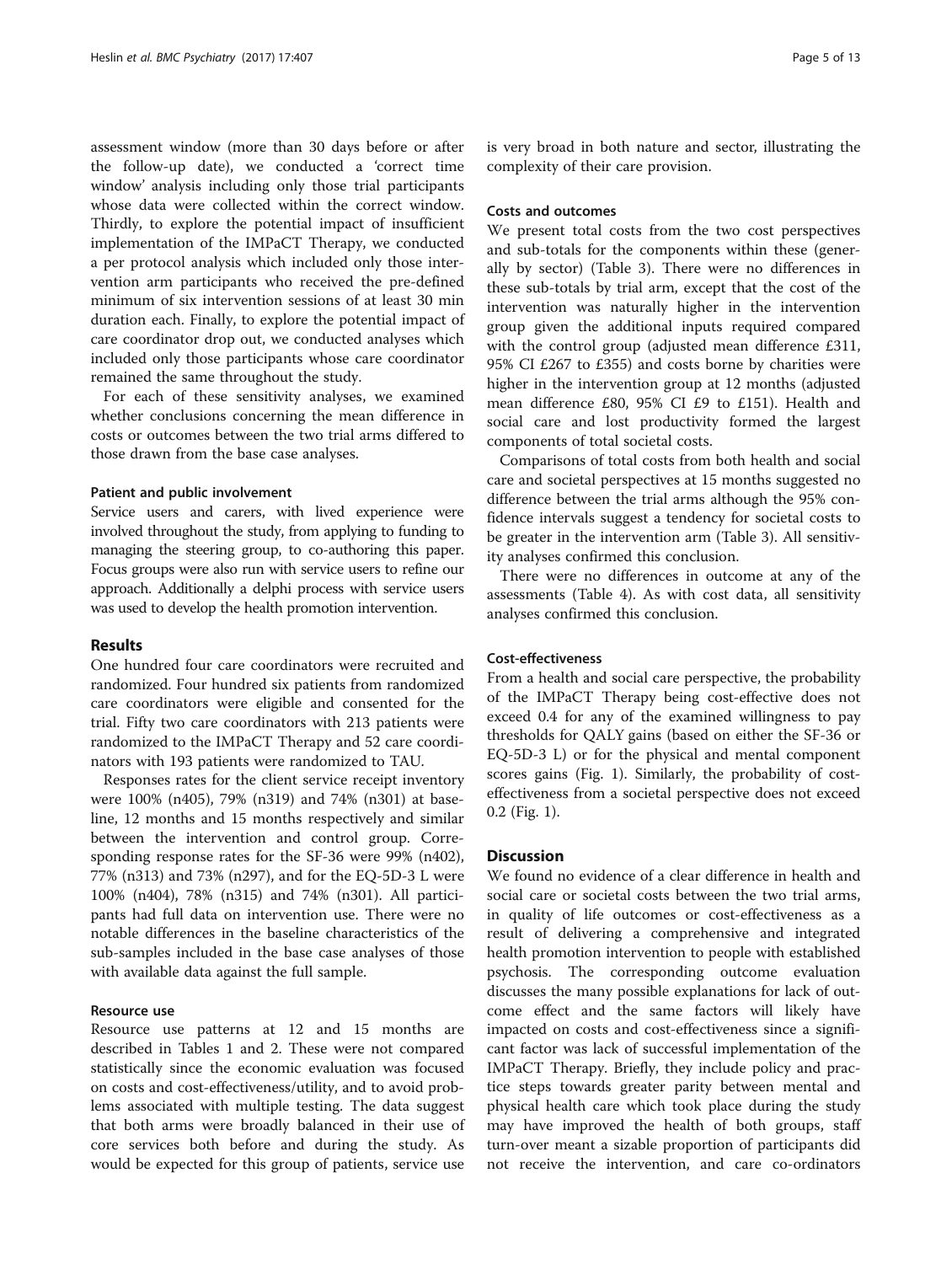## <span id="page-5-0"></span>Table 1 Resource use at 12 month follow-up (for the previous 6 months)

|                                                  |               | Intervention ( $n = 160$ ) |                            | Controls ( $n = 159$ )   |                 |                            |                |
|--------------------------------------------------|---------------|----------------------------|----------------------------|--------------------------|-----------------|----------------------------|----------------|
| Resource                                         | Unit          | Number of users            | Mean contacts <sup>a</sup> | SD                       | Number of users | Mean contacts <sup>a</sup> | <b>SD</b>      |
| Specialist accommodation                         |               |                            |                            |                          |                 |                            |                |
| Supported housing / assisted living              | bed day       | 37                         | 182                        | 1                        | 30              | 179                        | 12             |
| Sheltered housing                                | bed day       | $\mathbf{1}$               | 182                        |                          | 6               | 158                        | 60             |
| Hostel / shelter                                 | bed day       | 4                          | 182                        | $\mathbf 0$              | 5               | 152                        | 68             |
| Hospital inpatient                               |               |                            |                            |                          |                 |                            |                |
| Inpatient                                        | bed day       | 42                         | 182                        | 1                        | 41              | 173                        | 34             |
| Hospital outpatient                              |               |                            |                            |                          |                 |                            |                |
| Psychiatric outpatient                           | visit         | 13                         | 4                          | 2                        | 6               | 2                          | $\mathbf{1}$   |
| Non-psychiatric / general / medical outpatient   | visit         | 14                         | 3                          | 2                        | 16              | 2                          | 2              |
| Diabetes clinic                                  | visit         | 11                         | 3                          | 3                        | 9               | 1                          | 1              |
| Blood tests                                      | visit         | 79                         | 5                          | 4                        | 69              | $\overline{4}$             | 3              |
| Psychiatric day hospital                         | visit         | 2                          | $\overline{2}$             | 1                        | $\mathbf{1}$    | 6                          |                |
| Non-psychiatric / general / medical day hospital | visit         | 2                          | $\mathbf{1}$               | 0                        | $\overline{2}$  | $\overline{4}$             | $\overline{4}$ |
| Day surgery centre                               | visit         | 4                          | $\overline{2}$             | 1                        | 6               | 1                          | 0              |
| A&E department                                   | visit         | 22                         | 2                          | 4                        | 19              | 2                          | 1              |
| X-ray                                            | visit         | 23                         | $\mathbf{1}$               | 1                        | 14              | 1                          | $<$ 1          |
| Substance misuse clinic                          | visit         | 3                          | 10                         | 12                       | 3               | 7                          | 4              |
| Dietetics                                        | visit         | 4                          | 2                          | 3                        | 1               | $\overline{1}$             |                |
| Community based day services                     |               |                            |                            |                          |                 |                            |                |
| Community based services                         | visit         | 70                         | 44                         | 40                       | 63              | 40                         | 36             |
| Community based professionals                    |               |                            |                            |                          |                 |                            |                |
| Care coordinator                                 | surgery visit | 95                         | 9                          | 7                        | 98              | 7                          | 7              |
| Care coordinator                                 | home visit    | 67                         | 9                          | 8                        | 64              | 8                          | 8              |
| Care coordinator                                 | phone call    | 32                         | 8                          | 10                       | 29              | 6                          | 7              |
| Home treatment team                              | surgery visit | $\mathbf{1}$               | $\mathbf{1}$               | $\overline{\phantom{0}}$ | 1               | 1                          |                |
| Home treatment team                              | home visit    | 10                         | 17                         | 11                       | 3               | 13                         | $\overline{7}$ |
| Home treatment team                              | phone call    | 1                          | 2                          |                          | $\mathbf{0}$    |                            |                |
| Crisis resolution team                           | surgery visit | 1                          | 3                          |                          | 0               |                            |                |
| Crisis resolution team                           | home visit    | 1                          | 2                          |                          | 0               |                            |                |
| Crisis resolution team                           | phone call    | 1                          | 2                          |                          | 0               |                            |                |
| Community psychiatric nurse                      | surgery visit | $\overline{\phantom{a}}$   | 6                          |                          | $\overline{2}$  | $\overline{4}$             | 4              |
| Community psychiatric nurse                      | home visit    | $\overline{2}$             | 5                          | 2                        | 3               | 3                          | 3              |
| Social worker                                    | surgery visit | $\overline{4}$             | 3                          | 3                        | 5               | 2                          | $\mathbf{1}$   |
| Social worker                                    | home visit    | $\overline{2}$             | 9                          | 4                        | $\overline{2}$  | 3                          | 2              |
| Psychiatrist                                     | surgery visit | 85                         | 2                          | $\overline{2}$           | 86              | $\overline{2}$             | 4              |
| Psychiatrist                                     | home visit    | 7                          | 5                          | 9                        | 8               | 6                          | 8              |
| Psychologist                                     | surgery visit | 10                         | 11                         | 10                       | 15              | 11                         | 13             |
| Psychologist                                     | home visit    | 1                          | 14                         |                          | $\mathbf{1}$    | 24                         |                |
| Psychologist                                     | phone call    | 0                          | $\qquad \qquad$            |                          | $\mathbf{1}$    | 1                          |                |
| Psychotherapist                                  | surgery visit | $\mathbf{1}$               | 4                          | $\qquad \qquad$          | 1               | 3                          |                |
| Counsellor                                       | surgery visit | 9                          | $\overline{4}$             | 5                        | 5               | $\overline{4}$             | 2              |
| GP                                               | surgery visit | 110                        | 3                          | 3                        | 104             | 3                          | 4              |
| GP                                               | home visit    | $\mathbf{1}$               | 3                          | $\overline{\phantom{0}}$ | $\overline{2}$  | 3                          | 2              |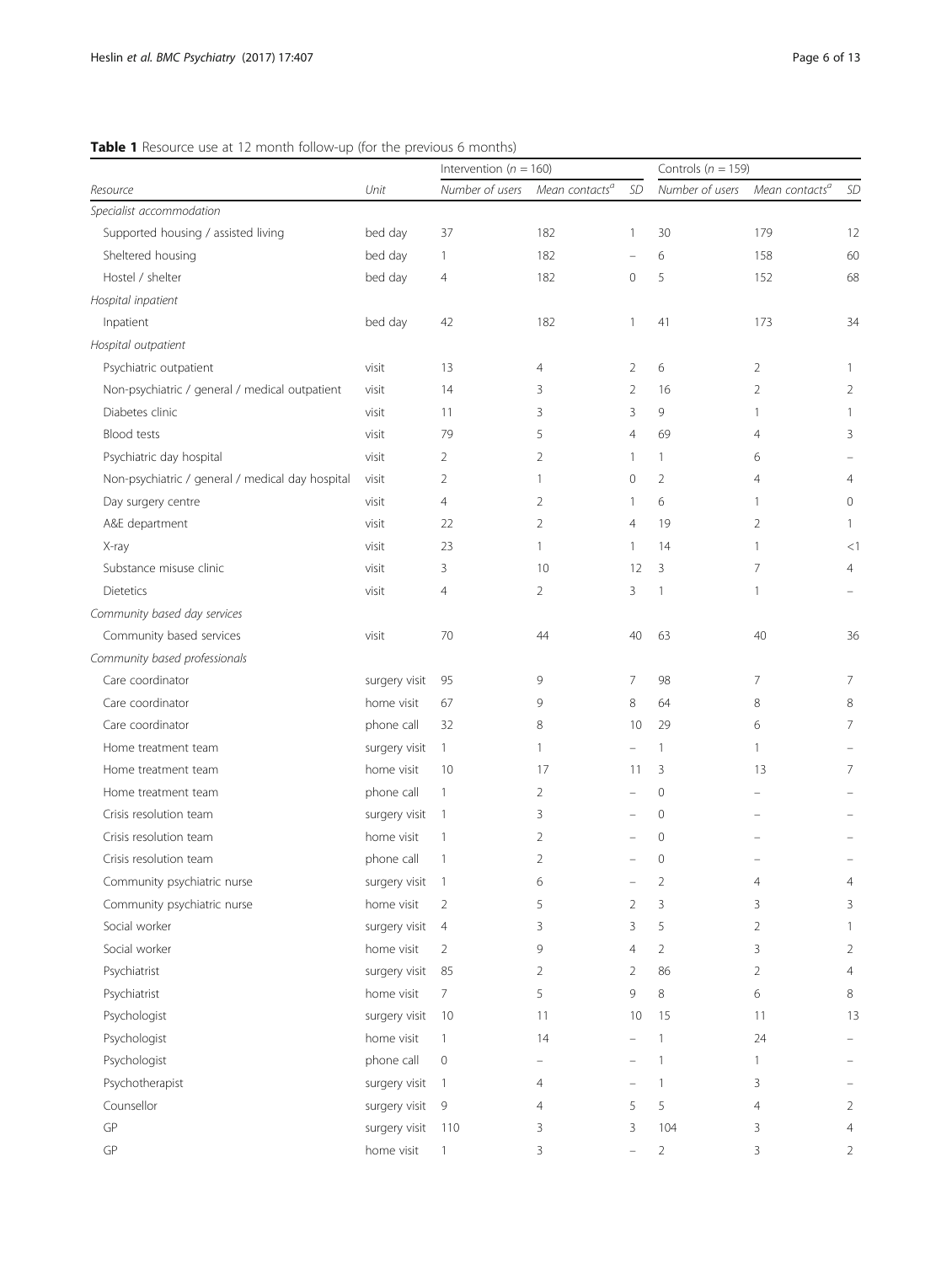|                        |               | Intervention ( $n = 160$ ) |                            |                          | Controls ( $n = 159$ ) |                            |                |
|------------------------|---------------|----------------------------|----------------------------|--------------------------|------------------------|----------------------------|----------------|
| Resource               | Unit          | Number of users            | Mean contacts <sup>a</sup> | <b>SD</b>                | Number of users        | Mean contacts <sup>a</sup> | <b>SD</b>      |
| GP                     | phone call    |                            |                            | $\overline{\phantom{m}}$ |                        |                            |                |
| Blood test at GP       | surgery visit | 38                         | $\overline{2}$             | 1                        | 44                     | $\overline{2}$             | $\overline{2}$ |
| Diabetes nurse         | surgery visit | 9                          | 2                          | $\overline{4}$           | 6                      | $\overline{2}$             | 1              |
| Diabetes nurse         | phone call    | $\mathbf 0$                |                            | -                        | 3                      |                            | $\mathbf{0}$   |
| Practice nurse         | surgery visit | 33                         | 3                          | 3                        | 21                     | 11                         | 39             |
| Practice nurse         | home visit    | $\mathbf{0}$               |                            | $\overline{\phantom{0}}$ |                        | 6                          |                |
| Practice nurse         | phone call    | $\mathbf{1}$               | 2                          | $\qquad \qquad -$        | $\mathbf{0}$           |                            |                |
| District nurse         | surgery visit | 2                          | 6                          | 6                        | $\mathbf{0}$           |                            |                |
| Occupational therapist | surgery visit | 4                          | 6                          | 7                        | $\overline{2}$         | 6                          | $\overline{4}$ |
| Occupational therapist | home visit    | $\overline{4}$             | 22                         | 34                       | $\overline{2}$         | 3                          | $\Omega$       |
| Occupational therapist | phone call    | 1                          | $\overline{2}$             |                          |                        | $\overline{2}$             |                |
| Dietician              | surgery visit | 3                          |                            | $\mathbf{0}$             | 6                      | 3                          | 3              |
| Home help              | home visit    | 11                         | 53                         | 52                       | 7                      | 61                         | 59             |
| Meals on wheels        | home visit    | $\overline{2}$             | 13                         | 16                       | 0                      |                            |                |
| Pharmacist for advice  | surgery visit | 16                         | $\overline{2}$             | 2                        | 14                     | 3                          | 2              |
| Pharmacist for advice  | phone call    | 2                          |                            | $\mathbf{0}$             | $\mathbf{0}$           |                            |                |
| NHS direct             | phone call    | $\mathbf 0$                |                            | $\overline{\phantom{0}}$ | $\overline{2}$         | 2                          | 1              |
| Samaritans             | phone call    | 5                          | 79                         | 90                       | $\overline{4}$         | 24                         | 45             |
| Medication             |               | 159                        |                            |                          | 158                    |                            |                |

**Table 1** Resource use at 12 month follow-up (for the previous 6 months) (Continued)

<sup>a</sup>Mean for users only

All quantities are rounded to nearest whole number

implementing the intervention struggled to deliver the minimum dose.

### Strengths and limitations of the study

This study was a pragmatic trial based in five NHS mental health trusts. The intervention was specifically designed to be accessible to as many people as possible by being delivered by care coordinators as part as care as usual rather than requiring people to attend add-on or group appointments. However, there were also some methodological limitations. Data on resource use were collected by self-report. This makes it subject to participant recall bias. However, the approach was necessary in relation to strengths of the study design – our interest in the full range of formal services used by this group, given the mental and physical health focus here, and also in broader societal costs which are of particular relevance for a patient group whose health and care needs can have economic impacts upon multiple sectors of society. Even a narrower cost perspective would have been hindered by a lack of integration of relevant health and social care sector client records and a possible lack of comparability in record systems for all study sites. There is though evidence for the reliability of the selfreport approach in similar populations [[33, 34\]](#page-12-0) and there is no reason to believe that any biases related to data

collection would be imbalanced between the two trial arms, particularly since the CSRI was administered by blinded assessors.

A further limitation is we may have double-counted resource use associated with the IMPaCT Therapy. We collected this information separately from care coordinators, rather than from patient participants, to avoid unblinding the assessors conducting the participant interviews. Patients would anyway have found it difficult to separately report care related to the IMPaCT Therapy since it was designed to be integrated into usual care. However, this inevitably means that patient reports of contacts with their care coordinator include inputs associated with the intervention. While this may doublecount absolute estimates of costs for the intervention arm, this would result in over-estimation and thus bias against, rather than for, the intervention arm.

There has been some discussion around the validity of the SF-36 and EQ-5D-3 L among study participants with mental health problems, especially those with schizophrenia and other psychoses [\[35](#page-12-0)]. Although the two measures are commonly used, and indeed recommended, for economic evaluation to inform policymaking in England, Brazier et al. [\[35](#page-12-0)] suggest that neither scale performs particularly well in these particular patient groups in terms of quantitative testing against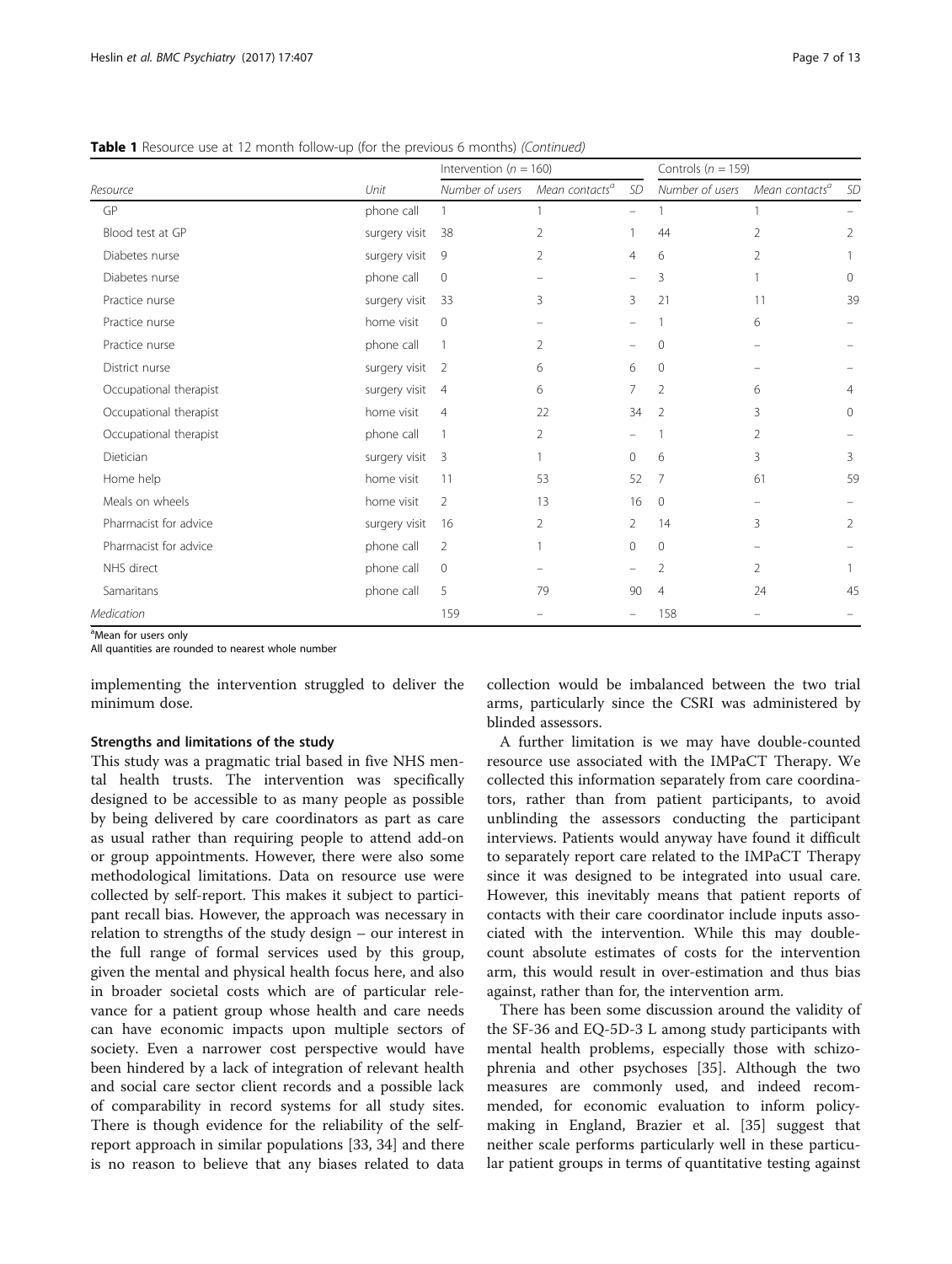## <span id="page-7-0"></span>Table 2 Resource use at 15 month follow-up (for the previous 3 months)

|                                                  |               | Intervention ( $n = 152$ ) |                            | Controls ( $n = 149$ ) |                 |                            |                |
|--------------------------------------------------|---------------|----------------------------|----------------------------|------------------------|-----------------|----------------------------|----------------|
| Resource                                         | Unit          | Number of users            | Mean contacts <sup>a</sup> | SD                     | Number of users | Mean contacts <sup>a</sup> | <b>SD</b>      |
| Specialist accommodation                         |               |                            |                            |                        |                 |                            |                |
| Supported housing / assisted living              | bed day       | 36                         | 90                         | 3                      | 30              | 90                         | 3              |
| Sheltered housing                                | bed day       | $\overline{2}$             | 70                         | 30                     | 6               | 91                         | 0              |
| Hostel / shelter                                 | bed day       | 1                          | 81                         |                        | 5               | 91                         | 0              |
| Hospital inpatient                               |               |                            |                            |                        |                 |                            |                |
| Inpatient                                        | bed day       | 39                         | 90                         | 8                      | 41              | 90                         | 2              |
| Hospital outpatient                              |               |                            |                            |                        |                 |                            |                |
| Psychiatric outpatient                           | visit         | 8                          | 2                          | 1                      | 1               | -1                         |                |
| Non-psychiatric / general / medical outpatient   | visit         | 7                          | $\mathbf{1}$               | <1                     | 10              | 2                          | 2              |
| Diabetes clinic                                  | visit         | 4                          | $\mathbf{1}$               | $\mathbf 0$            | 6               | -1                         | 0              |
| <b>Blood</b> tests                               | visit         | 63                         | $\overline{2}$             | 2                      | 56              | 3                          | 1              |
| Psychiatric day hospital                         | visit         | 2                          | 5                          | 1                      | $\mathbf 0$     |                            |                |
| Non-psychiatric / general / medical day hospital | visit         | 1                          | 2                          | $\qquad \qquad$        | 3               | -1                         | $\mathbf 0$    |
| Day surgery centre                               | visit         | 3                          | $\mathbf{1}$               | $\mathbf 0$            | $\overline{2}$  | -1                         | $\mathbf{0}$   |
| A&E department                                   | visit         | 15                         | $\mathbf{1}$               | -1                     | 15              | -1                         | 1              |
| X-ray                                            | visit         | 10                         | $\mathbf{1}$               | 0                      | 12              | $\overline{1}$             | 1              |
| Substance misuse clinic                          | visit         | 2                          | 24                         | 17                     | 1               | -1                         |                |
| Dietetics                                        | visit         | $\overline{2}$             | $\mathbf{1}$               | $\mathbb O$            | $\overline{2}$  | $\mathbf{1}$               | $\mathbf 0$    |
| Community based day services                     |               |                            |                            |                        |                 |                            |                |
| Community based services                         | visit         | 57                         | 20                         | 19                     | 50              | 26                         | 25             |
| Community based professionals                    |               |                            |                            |                        |                 |                            |                |
| Care coordinator                                 | surgery visit | 78                         | 5                          | 6                      | 70              | $\overline{4}$             | $\overline{4}$ |
| Care coordinator                                 | home visit    | 59                         | 5                          | 3                      | 52              | $\overline{4}$             | 3              |
| Care coordinator                                 | phone call    | 28                         | 5                          | 6                      | 26              | 5                          | 5              |
| Home treatment team                              | surgery visit | 2                          | 2                          | 1                      | $\mathbf{1}$    | 8                          |                |
| Home treatment team                              | home visit    | 7                          | 9                          | 8                      | $\overline{4}$  | 12                         | 13             |
| Crisis resolution team                           | surgery visit | $\overline{1}$             | -1                         |                        | 0               |                            |                |
| Crisis resolution team                           | home visit    | 1                          | $\mathbf{1}$               |                        | 1               | 1                          |                |
| Early intervention team                          | surgery visit | -1                         | 36                         |                        | $\mathbf 0$     |                            |                |
| Community psychiatric nurse                      | surgery visit | 6                          | 6                          | 4                      | 13              | $\overline{4}$             | 2              |
| Community psychiatric nurse                      | home visit    | $\overline{2}$             | $\overline{4}$             | 1                      | 3               | $\overline{1}$             | 1              |
| Community psychiatric nurse                      | phone call    | 3                          | 8                          | 10                     | $\overline{4}$  | 5                          | 5              |
| Social worker                                    | surgery visit | $\overline{2}$             | 8                          | 6                      | $\overline{4}$  | 5                          | 5              |
| Social worker                                    | home visit    | 0                          |                            |                        | $\overline{2}$  | 7                          | 7              |
| Social worker                                    | phone call    | $\mathbf 0$                |                            |                        | 1               | 5                          |                |
| Psychiatrist                                     | surgery visit | 65                         | $\mathbf{1}$               | 1                      | 60              | 1                          | 1              |
| Psychiatrist                                     | home visit    | 3                          | 5                          | 6                      | 5               | $\overline{4}$             | 5              |
| Psychologist                                     | surgery visit | 14                         | 6                          | 5                      | 8               | 5                          | 5              |
| Psychologist                                     | home visit    | $\mathbf{1}$               | 10                         |                        | 0               |                            |                |
| Psychotherapist                                  | surgery visit | $\overline{2}$             | 10                         | 3                      | $\mathbf 0$     |                            |                |
| Psychotherapist                                  | home visit    | $\mathbf 0$                |                            |                        | 1               |                            |                |
| Counsellor                                       | surgery visit | 3                          | $\overline{2}$             | $\overline{2}$         | $\mathbf{1}$    | 2                          |                |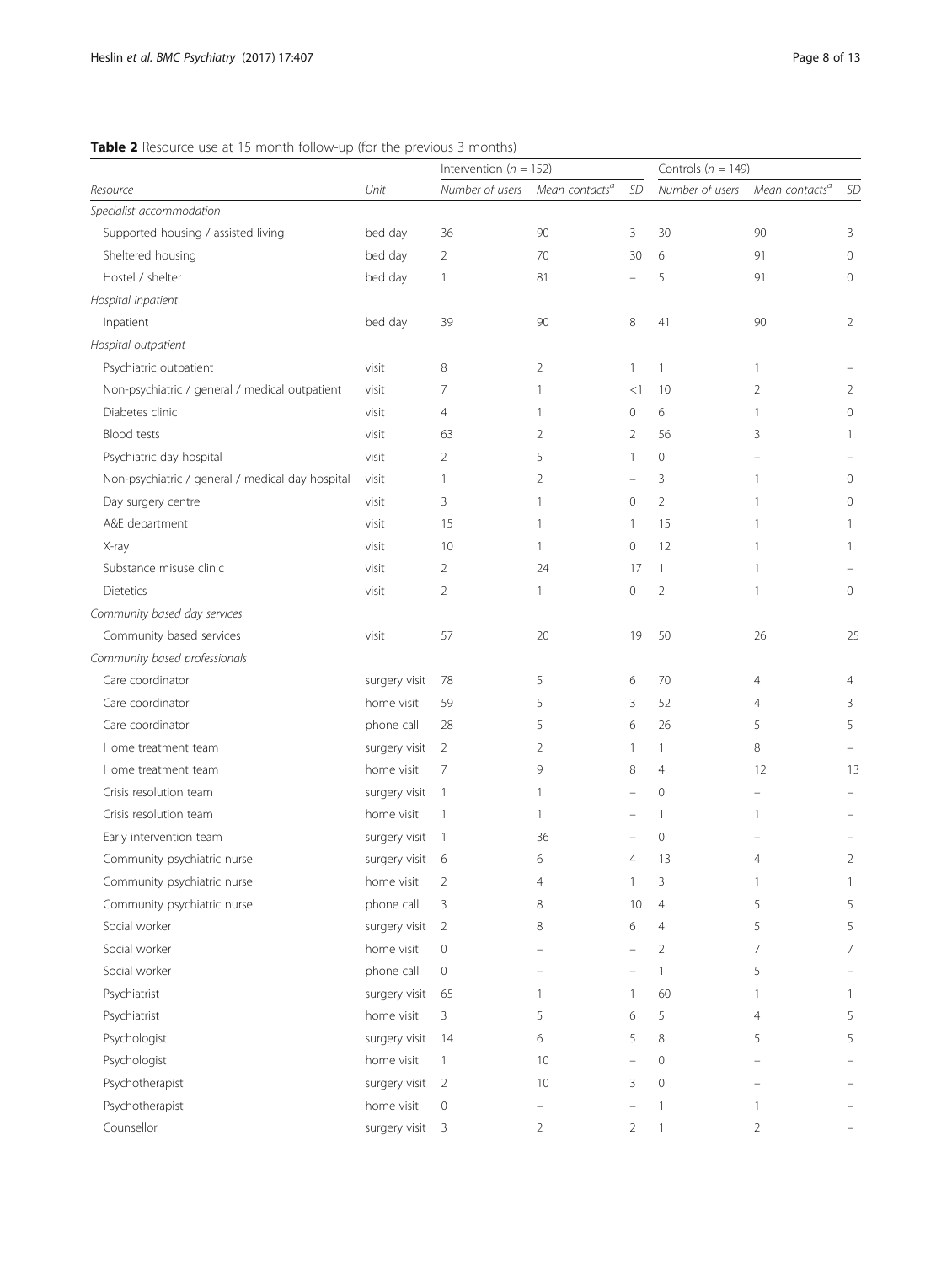|                        |               | Intervention ( $n = 152$ ) |                            | Controls ( $n = 149$ )   |                 |                            |                |
|------------------------|---------------|----------------------------|----------------------------|--------------------------|-----------------|----------------------------|----------------|
| Resource               | Unit          | Number of users            | Mean contacts <sup>a</sup> | <b>SD</b>                | Number of users | Mean contacts <sup>a</sup> | <b>SD</b>      |
| GP                     | surgery visit | 81                         | 3                          | $\overline{2}$           | 83              | $\overline{2}$             | $\mathbf{1}$   |
| GP                     | home visit    | 1                          |                            | $\overline{\phantom{0}}$ | $\mathbf{0}$    |                            |                |
| GP                     | phone call    | 1                          | $\overline{2}$             | $\overline{\phantom{m}}$ | 1               | 4                          |                |
| Blood test at GP       | surgery visit | 26                         | 2                          | 5                        | 27              | 1                          |                |
| Diabetes nurse         | surgery visit | 4                          | 2                          | 2                        | 3               | 1                          | 1              |
| Diabetes nurse         | home visit    |                            | 1                          | $\overline{\phantom{0}}$ | $\mathbf{0}$    |                            |                |
| Practice nurse         | surgery visit | 16                         | $\overline{2}$             | $\overline{2}$           | 21              | $\overline{2}$             | $\mathbf{1}$   |
| Practice nurse         | phone call    | 1                          | 1                          | $\overline{\phantom{0}}$ | $\mathbf{0}$    |                            |                |
| District nurse         | surgery visit | 3                          | 21                         | 34                       | 2               | 46                         | 62             |
| District nurse         | home visit    | 1                          | 24                         | $\overline{a}$           | $\mathbf{0}$    |                            |                |
| Occupational therapist | surgery visit | 4                          | 12                         | 9                        | 5               | 5                          | 4              |
| Occupational therapist | home visit    | $\overline{2}$             | 13                         | 16                       | 3               | 12                         | $\Omega$       |
| Occupational therapist | phone call    | 1                          | 3                          | $\overline{a}$           | $\mathbf{0}$    |                            |                |
| Dietician              | surgery visit | -1                         | 1                          | $\overline{\phantom{0}}$ | 6               | 2                          | $\mathbf{1}$   |
| Dietician              | home visit    | 0                          |                            |                          |                 | 12                         |                |
| Home help              | home visit    | 12                         | 38                         | 52                       | $\overline{4}$  | 39                         | 37             |
| Meals on wheels        | home visit    | 4                          | 47                         | 33                       | $\mathbf{1}$    | 15                         |                |
| Pharmacist for advice  | surgery visit | 6                          | 3                          | $\overline{2}$           | 8               | 3                          | $\overline{4}$ |
| Pharmacist for advice  | phone call    | $\overline{2}$             | $\overline{2}$             | 1                        | 1               | 1                          |                |
| NHS direct             | phone call    | $\overline{2}$             | $\overline{7}$             | 8                        | 5               | 3                          | 5.             |
| Samaritans             | phone call    | $\overline{4}$             | 36                         | 39                       | $\overline{4}$  | 15                         | 21             |
| Medication             |               | 149                        |                            |                          | 145             |                            |                |

**Table 2** Resource use at 15 month follow-up (for the previous 3 months) (Continued)

<sup>a</sup>Mean for users only

All quantities are rounded to nearest whole number

psychometric criteria and that both have a limited coverage of domains identified as relevant by people with mental health problems. Thus, it is unclear whether the lack of QALY difference between the two trial arms reflects a lack of intervention effect or limitations associated with the measurement properties of these two health-related quality of life measures. However, given the lack of effect based on the SF-36 mental and physical component scores, and all other outcome measures, it is unlikely that there was a difference in QALYs that we have been unable to detect.

Although the intervention was conducted for 9 months, cost-effective analyses were conducted on the 12-15 month data. There could have been larger cost and outcome differences at 9 months (the end of intervention) which reduced over time thus no significant differences were seen at 12 and 15 months. However, this ensures the costeffectiveness of the intervention could not be misrepresented if any outcome improvements or cost savings were subsequently not sustained even for 3 months.

Finally, the time horizon of the evaluation is likely to have been insufficient to identify all relevant outcomes for this patient group, particularly given the longer term nature of the impacts of physical health problems. However, it is unlikely that any effects of the intervention would transpire in the longer term if absent in the short term.

We used the human capital approach to valuing productivity loss rather than the friction cost method. While the human capital approach may over-estimate absolute values for lost productivity, such over-estimation will only impact the findings of the economic evaluation if productivity outcomes are different between the control and intervention groups, which does not appear to be the case here. Further, results from a societal perspective, which includes productivity losses, is consistent with results from a health and social care perspective.

#### Comparison with previous research

While a number of studies have demonstrated effectiveness of interventions to address lifestyle factors in similar patient groups [[35](#page-12-0)–[38](#page-12-0)] few include an economic evaluation.

Verhaeghe et al. [\[13](#page-11-0)] investigated the costeffectiveness of a health promotion targeting physical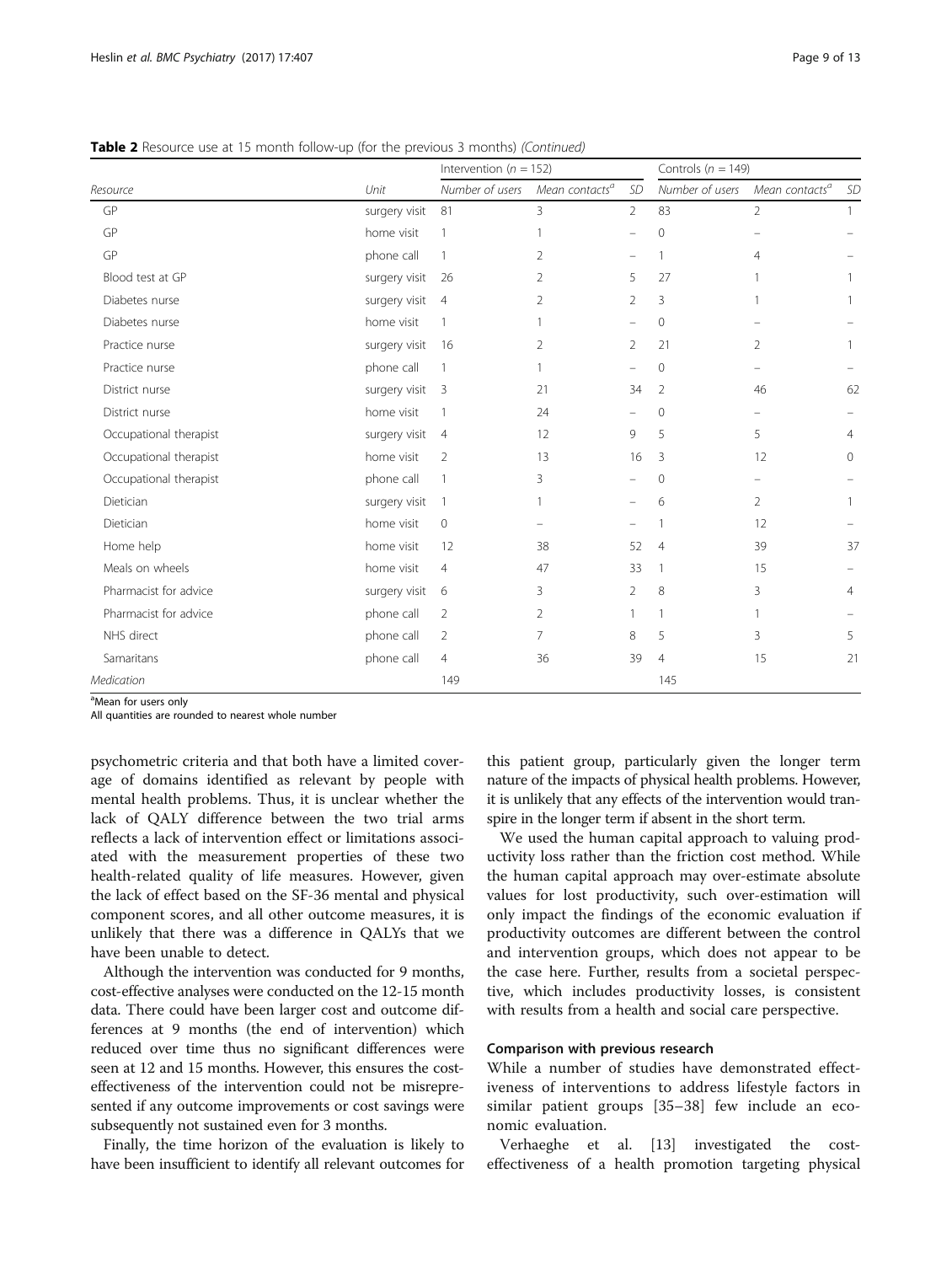|                                                             |                     | Intervention<br>$n = 213$ |           |                     | Control<br>$n = 193$ |           | Unadjusted<br>mean differenced | 95% Cld                  | Adjusted mean 95% Cle<br>difference <sup>e</sup> |                         |
|-------------------------------------------------------------|---------------------|---------------------------|-----------|---------------------|----------------------|-----------|--------------------------------|--------------------------|--------------------------------------------------|-------------------------|
|                                                             | valid<br>$\sqrt{n}$ | Mean<br>£                 | <b>SD</b> | valid<br>$\sqrt{n}$ | Mean<br>£            | <b>SD</b> |                                |                          |                                                  |                         |
| Component Costs at Baseline                                 |                     |                           |           |                     |                      |           |                                |                          |                                                  |                         |
| Health & social care excluding<br>intervention <sup>b</sup> | 212                 | 10,242                    | 13,374    | 193                 | 9714                 | 13,767    | 528                            | $-2953$ to 4010          | 967                                              | $-2442$ to $4435$       |
| Charityb                                                    | 212                 | 83                        | 611       | 193                 | 80                   | 435       | 3                              | $-109$ to 115            | $-22$                                            | $-137$ to 94            |
| Lost productivity <sup>b</sup>                              | 212                 | 8755                      | 5964      | 193                 | 7472                 | 6311      | 1283                           | $-354$ to 2920           | 456                                              | $-894$ to 1806          |
| Patientb                                                    | 212                 | 72                        | 433       | 193                 | 188                  | 188       | 35                             | $-31$ to 102             | 33                                               | $-37$ to 104            |
| <b>Benefits</b> <sup>b</sup>                                | 212                 | 2211                      | 1006      | 193                 | 2009                 | 940       | 202 <sup>a</sup>               | 13 to 391 <sup>a</sup>   | 127                                              | $-70$ to 324            |
| Component Costs at 12 month                                 |                     |                           |           |                     |                      |           |                                |                          |                                                  |                         |
| Health & social care excluding<br>interventionb             | 160                 | 10,220                    | 12,341    | 159                 | 10,196               | 16.987    | 24                             | $-4219$ to $4267 -1596$  |                                                  | $-5145$ to 1954         |
| Charity <sup>b</sup>                                        | 160                 | 120                       | 369       | 159                 | 61                   | 256       | 60                             | $-6$ to 125              | 80 <sup>a</sup>                                  | 9 to $151a$             |
| Lost productivity <sup>b</sup>                              | 160                 | 8882                      | 5998      | 159                 | 7707                 | 6333      | 1174                           | $-317$ to 2665           | 1038                                             | $-367$ to 2443          |
| Patient <sup>b</sup>                                        | 160                 | 84                        | 369       | 159                 | 53                   | 300       | 31                             | $-38$ to $100$           | 25                                               | $-46$ to 96             |
| <b>Benefit</b> <sup>b</sup>                                 | 160                 | 2328                      | 931       | 159                 | 2129                 | 957       | 200                            | $-14$ to 413             | 87                                               | $-105$ to 279           |
| Component Costs at 15 month                                 |                     |                           |           |                     |                      |           |                                |                          |                                                  |                         |
| Health & social care excluding<br>intervention <sup>c</sup> | 152                 | 4874                      | 6317      | 149                 | 4708                 | 6383      | 166                            | $-1577$ to 1910 $-231$   |                                                  | $-1734$ to 1272         |
| Charity <sup>c</sup>                                        | 152                 | 63                        | 215       | 149                 | 49                   | 230       | 14                             | $-39$ to 67              | 24                                               | $-37$ to 84             |
| Lost productivity <sup>c</sup>                              | 152                 | 4731                      | 2674      | 149                 | 3880                 | 3027      | 850 <sup>a</sup>               | 127 to 1573 <sup>a</sup> | 608                                              | $-25$ to 1240           |
| Patient <sup>c</sup>                                        | 152                 | 24                        | 141       | 149                 | 30                   | 162       | $-6$                           | $-38$ to 27              | $-6$                                             | $-37$ to 25             |
| Benefits <sup>c</sup>                                       | 152                 | 1089                      | 439       | 149                 | 1049                 | 441       | 40                             | $-70$ to 150             | $-24$                                            | $-125$ to 76            |
| Intervention                                                | 213                 | 316                       | 173       | 193                 | $\overline{4}$       | $\Omega$  | 312 <sup>a</sup>               | 267 to 357 <sup>a</sup>  | $3142^a$                                         | 268 to 359 <sup>a</sup> |
| Total Costs at 15 months                                    |                     |                           |           |                     |                      |           |                                |                          |                                                  |                         |
| Health & social care including<br>interventionf             | 152                 | 5209                      | 6326      | 149                 | 4711                 | 6383      | 498                            | $-1248$ to 2244          | 95                                               | $-1410$ to 1599         |
| Societal perspective including<br>intervention <sup>1</sup> | 152                 | 11,116                    | 7271      | 149                 | 9720                 | 7707      | 1396                           | $-684$ to 3476           | 675                                              | $-1039$ to 2388         |

<span id="page-9-0"></span>

| Table 3 Costs at baseline, 12 and 15 months (2011/12 prices, all 15 month costs, except the intervention costs, are discounted) |  |  |  |
|---------------------------------------------------------------------------------------------------------------------------------|--|--|--|
|---------------------------------------------------------------------------------------------------------------------------------|--|--|--|

All figures are rounded to nearest whole number

<sup>a</sup>Confidence interval excludes zero

**bCosts for a 6 month retrospective period** 

Costs for a 3 month retrospective period

<sup>d</sup>Adjusting for clustering of care coordinator only

encludes covariates for baseline: equivalent cost, SF-36 mental component score, SF-36 physical component score, EQ-5D-3 L utility, SF-36 utility, gender, ethnicity and borough, plus clustering for care coordinator

f Fifteen month costs discounted

activity and healthy eating in people with mental illness using a Markov decision model. The intervention consisted of 10 weeks of psycho-educational and behavioural group-based sessions, group based exercise (weekly 30 min supervised walking sessions), and individual support from the mental health nurses. The authors reported an incremental cost-effectiveness ratio of Euro 27,096 per QALY in men and Euro 40,139 per QALY in women although this was very sensitive to modelling assumptions.

Meenan et al. [[14\]](#page-11-0) reported on a randomised controlled trial and economic evaluation of a lifestyle intervention designed to reduce weight among

individuals with serious mental illnesses who were taking antipsychotic medications. The authors reported no significant change in EQ-5D scores but reported ICERs between \$1623 to \$2527 per kilogram reduced depending on which costs were included and which cohort of patients were included (completers versus intention to treat). The authors also reported ICERs from \$467 to \$727 per mg/dL reduced (fasting glucose) depending on which costs and cohort were used.

Both these studies thus suggest greater costs associated with intervening to produce improved outcomes in this population.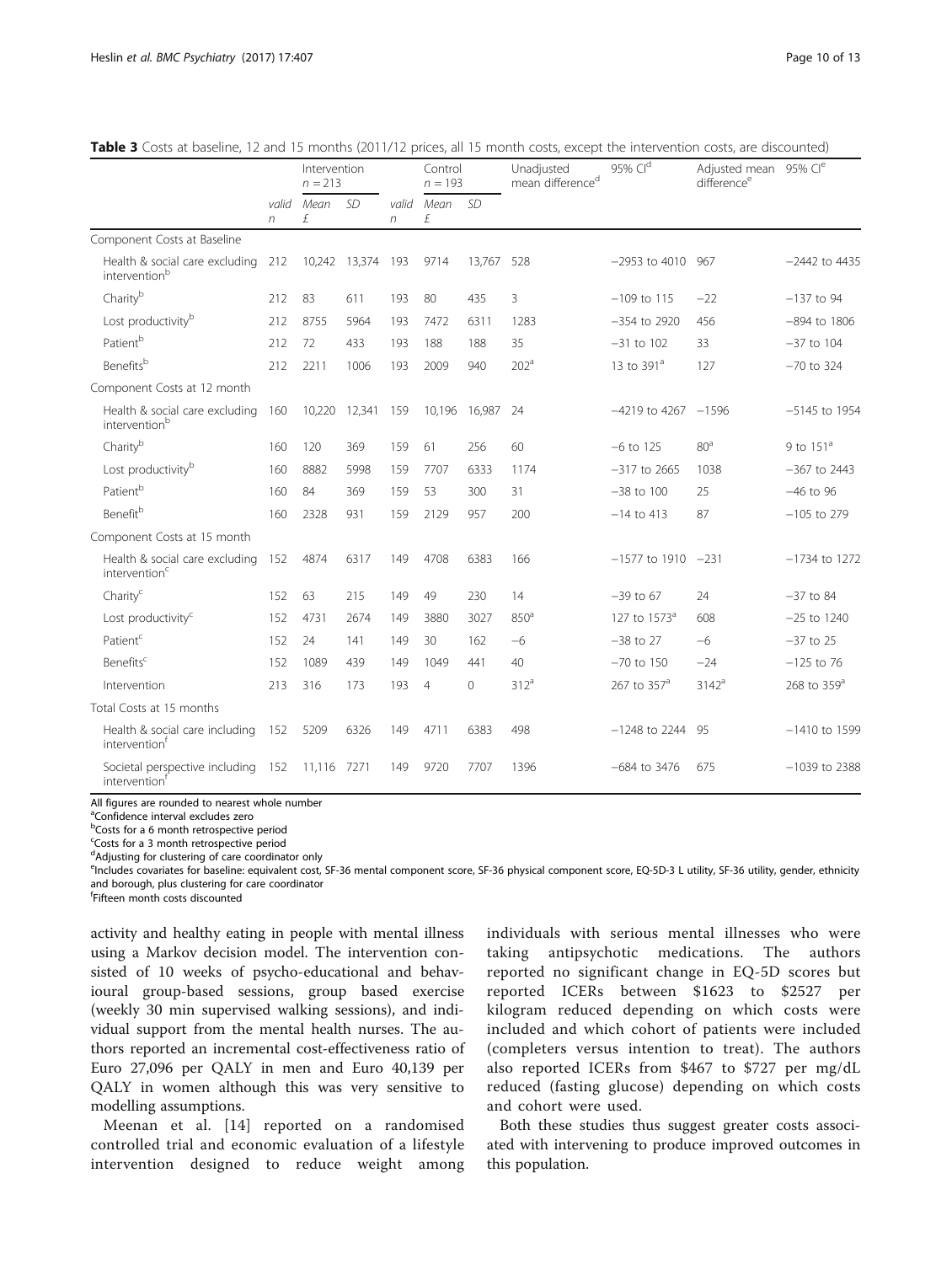|                                | Intervention<br>$n = 213$ |       | Control<br>$n = 193$ |                 |       | Unadjusted mean 95% CIb<br>difference <sup>b</sup> |               | Adjusted mean 95% CI <sup>c</sup><br>difference <sup>c</sup> |         |                 |
|--------------------------------|---------------------------|-------|----------------------|-----------------|-------|----------------------------------------------------|---------------|--------------------------------------------------------------|---------|-----------------|
|                                | valid n Mean SD           |       |                      | valid n Mean SD |       |                                                    |               |                                                              |         |                 |
| Baseline                       |                           |       |                      |                 |       |                                                    |               |                                                              |         |                 |
| SF-36 mental component score   | 213                       | 41.37 | 13.26 193            |                 | 42.25 | 11.81                                              | $-0.88$       | $-3.44$ to 1.68                                              | $-0.26$ | $-1.55$ to 1.02 |
| SF-36 physical component score | 213                       | 45.83 | 10.94                | 193             | 47.04 | 9.26                                               | $-1.20$       | $-3.31$ to 0.91                                              | $-0.60$ | $-1.72$ to 0.52 |
| SF-36 utility                  | 210                       | 0.69  | 0.16                 | 192             | 0.71  | 0.14                                               | $-0.02$       | $-0.05$ to 0.02                                              | 0.00    | $-0.01$ to 0.01 |
| EQ-5D-3 L utility              | 211                       | 0.76  | 0.31                 | 193             | 0.79  | 0.28                                               | $-0.02$       | $-0.08$ to 0.04                                              | 0.01    | $-0.04$ to 0.06 |
| 12 months                      |                           |       |                      |                 |       |                                                    |               |                                                              |         |                 |
| SF-36 mental component score   | 160                       | 43.18 | 13.31 158            |                 | 44.09 | 13.47                                              | $-0.91$       | $-3.94$ to 2.11                                              | $-0.05$ | $-2.64$ to 2.55 |
| SF-36 physical component score | 160                       | 46.76 | 11.23                | 158             | 49.02 | 10.55                                              | $-2.27$       | $-4.74$ to 0.21                                              | $-1.45$ | $-3.56$ to 0.66 |
| SF-36 utility                  | 158                       | 0.70  | 0.16                 | 155             | 0.71  | 0.15                                               | $-0.02$       | $-0.05$ to 0.02                                              | $-0.00$ | $-0.03$ to 0.02 |
| EQ-5D-3 L utility              | 159                       | 0.80  | 0.25                 | 156             | 0.80  | 0.28                                               | 0.00          | $-0.06$ to 0.06                                              | 0.03    | $-0.03$ to 0.08 |
| 15 months                      |                           |       |                      |                 |       |                                                    |               |                                                              |         |                 |
| SF-36 mental component score   | 152                       | 42.47 | 13.58 149            |                 | 45.01 |                                                    | $13.65 -2.54$ | $-6.00$ to 0.92                                              | $-0.80$ | $-3.66$ to 2.06 |
| SF-36 physical component score | 152                       | 47.25 | 11.62                | 149             | 48.54 | 9.88                                               | $-1.29$       | $-4.02$ to 1.44                                              | $-0.68$ | $-3.01$ to 1.65 |
| SF-36 utility                  | 149                       | 0.66  | 0.14                 | 148             | 0.70  | 0.15                                               | $-0.03a$      | $-0.07$ to $-0.00$ <sup>a</sup>                              | $-0.02$ | $-0.05$ to 0.01 |
| SF-36 based QALY gain          | 134                       | 0.17  | 0.03                 | 139             | 0.17  | 0.09                                               | $-0.01$       | $-0.01$ to $0.00$                                            | $-0.00$ | $-0.01$ to 0.00 |
| EQ-5D-3 L utility              | 152                       | 0.77  | 0.24                 | 149             | 0.80  | 0.25                                               | $-0.02$       | $-0.09$ to 0.04                                              | 0.00    | $-0.06$ to 0.06 |
| EQ-5D-3 L based QALY gain      | 137                       | 0.19  | 0.05                 | 140             | 0.20  | 0.06                                               | $-0.00$       | $-0.02$ to 0.01                                              | 0.00    | $-0.01$ to 0.02 |

<span id="page-10-0"></span>**Table 4** Outcomes at baseline, 12 and 15 months (all 15 month outcomes discounted)

<sup>a</sup>Confidence interval excludes zero

<sup>b</sup>Adjusting for clustering of care coordinator

<sup>c</sup>Includes covariates for baseline: SF-36 mental component score, SF-36 physical component score, EQ-5D-3 L utility, SF-36 utility, gender, age, ethnicity, place of birth and borough, plus clustering for care coordinator

#### Implications for policy

As reported by Gaughran et al. [[16](#page-12-0)] a health promotion intervention targeting multiple risk factors has proved difficult to integrate into usual care for many contextual and pragmatic reasons. This leaves an unaddressed care gap that carries significant implications for both patient health and economic costs. An RCT of a similar intervention from Denmark, likewise failed to show a clinically significant effect [[39](#page-12-0)]. Other studies show promise that interventions targeting specific issues [[36](#page-12-0), [38, 40\]](#page-12-0) may be simpler

to implement or more effective in improving physical outcomes. It would be vital to assess the resource and cost-effectiveness implications of such models since add-on services would present additional care costs in the short-term. Current financial pressures in the NHS mental health care suggest challenges in delivering new services whether through new funding or reallocation of existing budgets - hence our attempt to develop an intervention that can be provided pragmatically within existing patient contacts.

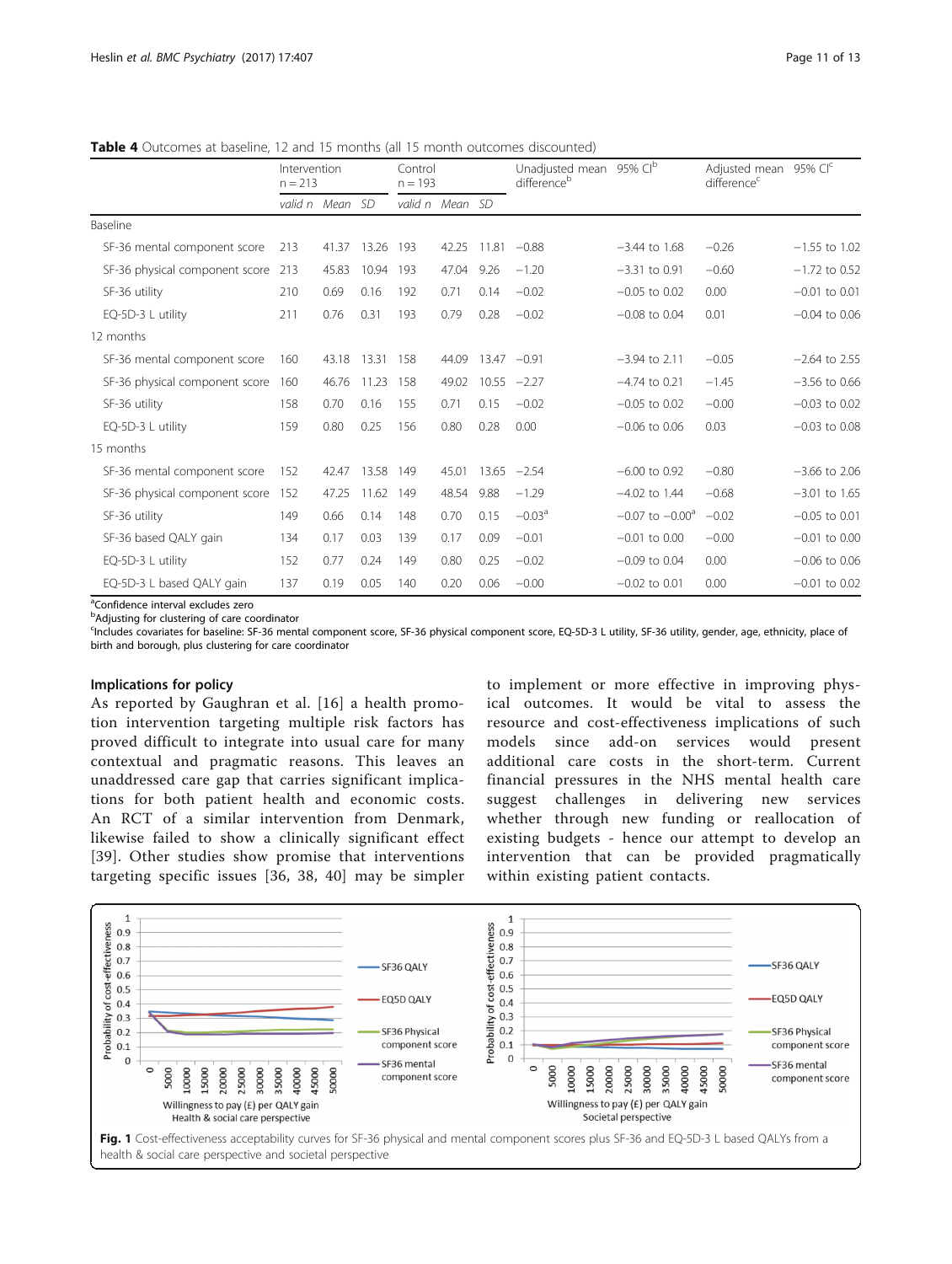## <span id="page-11-0"></span>**Conclusions**

We found no evidence that an integrated health promotion intervention for people with established psychosis improves outcomes or achieves savings in health and social care or societal costs. Given the long term economic implications of increased cardiovascular risk and premature mortality for this population, it is vital that other options for early intervention are developed and assessed for cost-effectiveness is given the multiple pressures on health and social care budgets now and in the foreseeable future.

#### Abbreviations

CEAC: cost effectiveness acceptability curve; CEP: cost effectiveness plane; CMHT: community mental health teams; CPA: Care Approach Programme; CSRI: Client Service Receipt Inventory; HPI: health promotion intervention; ICER: incremental cost effectiveness ratio; IMPaCT: integrated health promotion intervention; PCA: prescription cost analysis; QALYs: quality adjusted life years; RCT: randomised controlled trial; TAU: treatment as usual

#### Acknowledgements

Not applicable.

#### Funding

This paper summarises independent research funded by the National Institute for Health Research (NIHR) under its IMPACT Programme (Grant Reference Number RP-PG- 0606-1049). FG receives funding from the NIHR Collaboration for Leadership in Applied Health Research & Care Funding scheme. The views expressed in this publication are those of the author(s) and not necessarily those of the NHS, the National Institute for Health Research or the Department of Health.

#### Availability of data and materials

The datasets generated and/or analysed during the current study are not publicly available due to them containing information that could compromise research participant privacy/consent but suitably anonymised sub-sections can be made available from the corresponding author on reasonable request.

#### Authors' contributions

AP, DS, SS, KG, DH, GT, KI, AD, RM, ZA and FG conceived and designed the study. MH conducted all data analysis with oversight from AP. PGS, MM, OO, COB, CF, RO, PL, MA, SM, AK, JL and BS all made substantial contributions to acquisition. MH, AP, DS, SS, KG, DH, GT, KI, AD, RM, ZA, FG PGS, MM, OO, COB, CF, RO, PL, MA, SM, AK, JL and BS all made substantial contributions to interpretation of data. MH and AP drafted the original manuscript. All authors were involved in critically revising the manuscript for important intellectual content, gave final approval of the published version and are accountable for all aspects of the work.

#### Ethics approval and consent to participate

Full informed written consent was obtained before entry into the study. Ethical approval was obtained from the joint South London and Maudsley and the Institute of Psychiatry NHS Ethics Committed (REC Ref no 09/HO80/41).

#### Consent for publication

Not applicable.

#### Competing interests

FG has received honoraria for advisory work and lectures from Roche, BMS, Lundbeck, Otsaka and Sunovion, is a collaborator on a NHS Innovations project co-funded by Janssen and has a family member with professional links to Lilly and GSK, including share options. RM has received speaker honoraria from Janssen, Astra-Zeneca, Lilly, BMS and Roche. KG and KI have received speaker fees for Eli Lilly, Janssen, Sanofi. Other authors have nothing to disclose.

## Publisher's Note

Springer Nature remains neutral with regard to jurisdictional claims in published maps and institutional affiliations.

#### Author details

<sup>1</sup>King's Health Economics, Institute of Psychiatry, Psychology & Neuroscience at King's College London, London, UK. <sup>2</sup> Centre for Primary Care and Public Health, Blizard Institute, Barts and The London School of Medicine and Dentistry, Queen Mary University of London, Yvonne Carter Building, 58 Turner Street, London E1 2AB, UK. <sup>3</sup>Institute of Psychiatry, Psychology & Neuroscience at King's College London, London, UK. <sup>4</sup>London South Bank University, London, UK. <sup>5</sup>R&D department, Sussex Partnership NHS Foundation Trust, Brighton, UK. <sup>6</sup>School of Psychology, University of Sussex Brighton, UK. <sup>7</sup>Florence Nightingale Faculty of Nursing and Midwifery, King's College London, London, UK. <sup>8</sup> Division of Ambulatory Care and Local Networks, King's College Hospital NHS Foundation Trust, London, UK. <sup>9</sup>King's College London School of Medicine, London, UK. <sup>10</sup>Carer Advisor, London, UK. <sup>11</sup>Carer Advisor, London, UK. <sup>11</sup>Carer Advisor, London, UK. <sup>11</sup>Carer Advisor, London, UK. <sup>11</sup>Carer Advisor, London, UK. <sup>13</sup>South London and Maudsley NHS Foundation Trust, London, UK. <sup>14</sup>Physiotherapy Department, South London and Maudsley NHS Foundation Trust, London, UK.

#### Received: 16 March 2017 Accepted: 5 December 2017 Published online: 22 December 2017

#### References

- 1. Brown S, Birtwistle J, Roe L, Thompson C. The unhealthy lifestyle of people with schizophrenia. Psychol Med. 1999;29(3):697–701.
- 2. McCreadie RG. Diet, smoking and cardiovascular risk in people with schizophrenia: descriptive study. Br J Psychiatry. 2003;183(6):534–9.
- 3. Dipasquale S, Pariante CM, Dazzan P, Aguglia E, McGuire P, Mondelli V. The dietary pattern of patients with schizophrenia: a systematic review. J Psychiatr Res. 2013;47(2):197–207.
- 4. Stubbs B, Williams J, Gaughran F, Craig T. How sedentary are people with psychosis? A systematic review and meta-analysis. Schizophr Res. 2016; 171(1):103–9.
- 5. Vancampfort D, Stubbs B, Mitchell AJ, De Hert M, Wampers M, Ward PB, Rosenbaum S, Correll CU. Risk of metabolic syndrome and its components in people with schizophrenia and related psychotic disorders, bipolar disorder and major depressive disorder: a systematic review and metaanalysis. World Psychiatry. 2015;14(3):339–47.
- 6. Brown S, Inskip H. & Barraclough. Causes of the excess mortality of schizophrenia. Br J Psychiatry. 2000;177:212–7.
- 7. Walker ER, McGee RE, Druss BG. Mortality in mental disorders and global disease burden implications: a systematic review and meta-analysis. JAMA Psychiatry. 2015;72(4):334–41.
- 8. The Schizophrenia Commission. The abandoned illness: a report from the schizophrenia commission. London: Rethink Mental Illness; 2012.
- 9. Robson D, Gray R. Serious mental illness and physical health problems: a discussion paper. Int J Nurs Stud. 2007;44(3):457–66.
- 10. Hert M, Correll CU, Bobes J, Cetkovich-Bakmas MA, Cohen DA, Asai I, Detraux J, Gautam S, Möller HJ, Ndetei DM, Newcomer JW. Physical illness in patients with severe mental disorders. I. Prevalence, impact of medications and disparities in health care. World Psychiatry. 2011;10(1): 52–77.
- 11. Gardner-Sood P, Lally J, Smith S, Atakan Z, Ismail K, Greenwood KE, Keen A, O'Brien C, Onagbesan O, Fung C, Papanastasiou E. Cardiovascular risk factors and metabolic syndrome in people with established psychotic illnesses: baseline data from the IMPaCT randomized controlled trial. Psychol Med. 2015;45(12):2619–29.
- 12. Phelan M, Stradins L, Morrison S. Physical health of people with severe mental illness: can be improved if primary care and mental health professionals pay attention to it. BMJ. 2001;322(7284):443–4.
- 13. Verhaeghe N, De Smedt D, De Maeseneer J, Maes L, Van Heeringen C, Annemans L. Cost-effectiveness of health promotion targeting physical activity and healthy eating in mental health care. BMC Public Health. 2014; 14(1):1.
- 14. Meenan RT, Stumbo SP, Yarborough MT, Leo MC, Yarborough BJH, Green CA. An economic evaluation of a weight loss intervention program for people with serious mental illnesses taking antipsychotic medications. Adm Policy Ment Health Ment Health Serv Res. 2016:1–12.